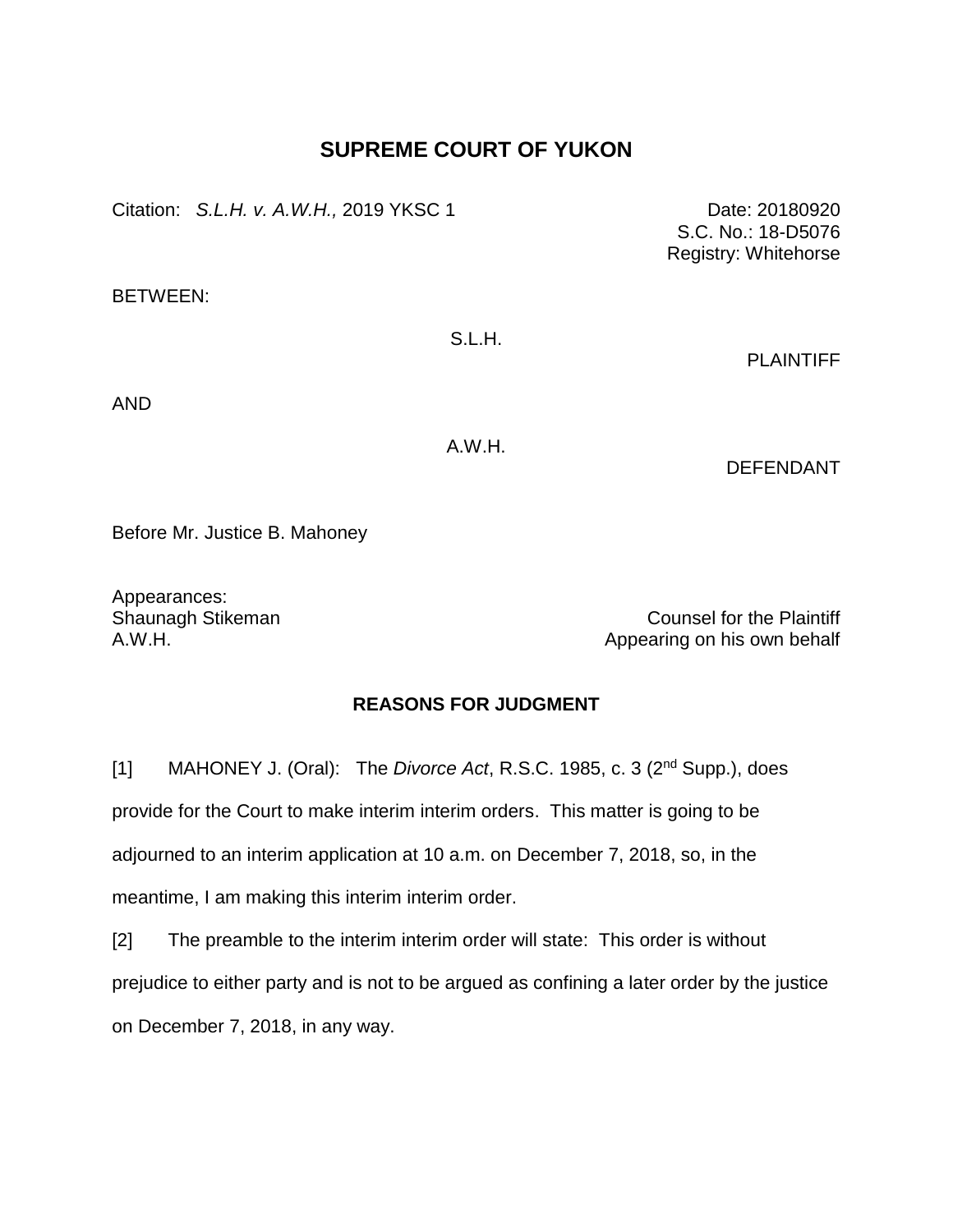[3] The order will be prepared by Ms. Stikeman and sent to the Court for review, signature, and filing. A copy will then be sent to both parties.

[4] On an interim interim basis, the parenting arrangement will be as follows. [5] For the first week, Mr. H. will have parenting time from Monday at 7:45 a.m., daycare drop-off, to 6:45 p.m. On Tuesday, the children will be in Ms. H.'s care. On Wednesday, Mr. H. will have parenting time from 7:45 a.m., daycare drop-off, to 6:45 p.m. On Thursday, the children will be in Ms. H.'s care. On Friday, the children will be dropped off at the daycare at 7:45 a.m. and picked up by Mr. H., who shall have them until Sunday at 5 p.m. When I say "daycare pick up at 6:45 p.m.", of course, whose ever day that is. They can pick up earlier if they wish.

[6] As we go through until November, the second week will be the same as the first. [7] On the third week, allowing Ms. H. to have some weekend time, the parenting arrangement will be: pickup by Ms. H. at Friday daycare at 6:45 p.m. and then Ms. H. will have the weekend and will drop the children off at the daycare at 7:45 a.m. on Monday. That arrangement will be every third week until the matter is heard on December 7, 2018. The parenting time that I set up for the first week will be followed in the second week. The third week, Ms. H. will have that weekend time and then we go back to the first week and second week. Between now and the hearing on December 7, 2018, Mr. H. will have weekend time of his own; Ms. H. will have every third weekend, plus she has the time on Tuesday and Thursday.

[8] I am doing this because I cannot imagine that if this matter is going to be contested that any judge is going to order one day on/one day off, so the two of you are going to have to work out a more conventional arrangement; or, if you are coming to the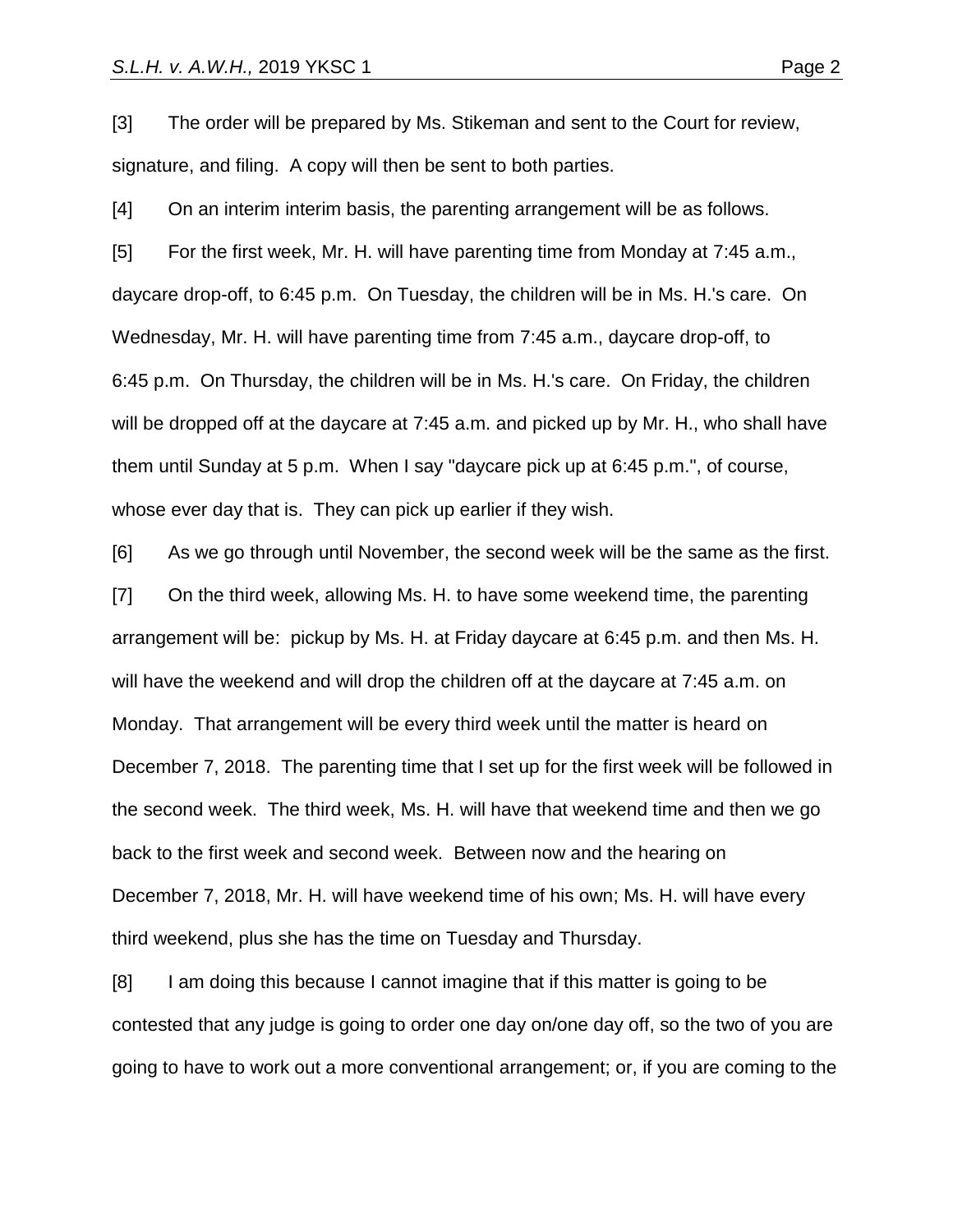Court, the Court is going to set a more conventional arrangement because this is too hard on the children to be going back and forth. Even though that has been the status quo, it is obviously testing the stress level of both parents and the children.

[9] The *Act* provides that the Court make an order that maximizes the time that each parent is going to have with the children. However, to maximize that time, they have to take into consideration employment, childcare, and also the history of primary or secondary care of the children. There are a number of factors that go into this. This is not a sophisticated parenting plan that I am suggesting. What I am trying to do here between now and December is to relieve the stress on the children by trying to make something a little more stable and then give the parties either time to work out something on their own or have a judge do it in December.

[10] Moving on to the daycare costs, for the purposes of this interim interim order, Ms. H. will be designated the primary caregiver and apply for the subsidy. Mr. H. will pay one half the cost, after the subsidy is applied, on October 1, 2018, and November 1, 2018. The matter then will be dealt with on a more permanent basis when the interim application is heard on December 7, 2018. If this is what it takes to apply and receive the subsidy then, for the purposes of this interim interim order, you have that designation. That no way ties the hands and nor should it be argued that there is any more to it than that.

[11] The claim for rental income is put over to the hearing on December 7, 2018.

[12] The travel restrictions in the Yukon have been agreed to. That clause will be in the order.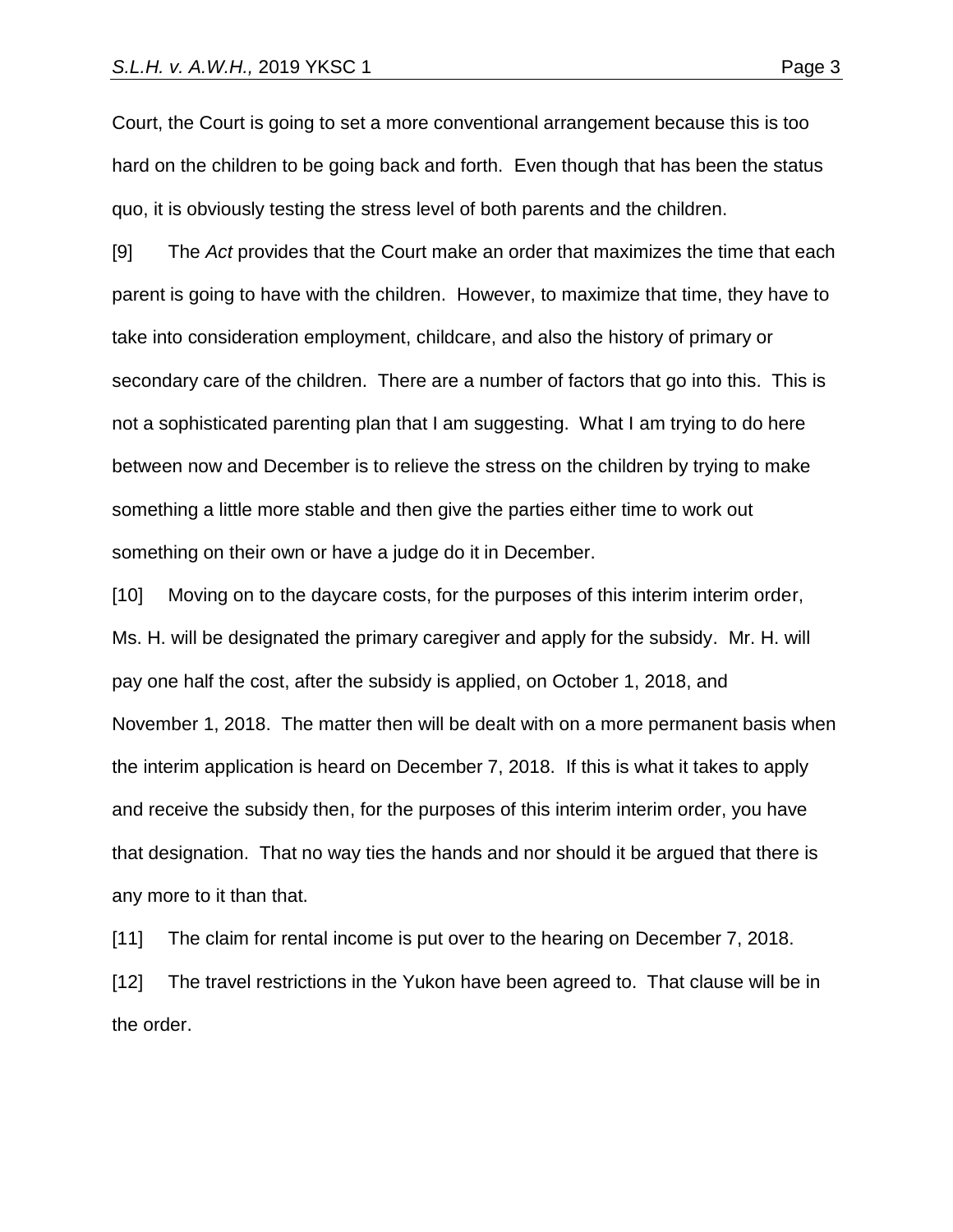[13] The vehicle arrangement is that Mr. H. will have the use of the F-150 and Ms. H.

will, on a temporary basis, drive the Range Rover until further court order.

[14] There will be a case management conference at least two weeks before December 7, 2018.

[15] There will be financial disclosure by the parties no later than November 1, 2018.

[16] Ms. Stikeman, if you could send the letter again that sets out the requirements —

Mr. H. may have that but just to make sure there is no confusion as to what both parties

are being asked to provide — so there is no confusion, please resend the letter that

contains the list of items to be produced.

[17] Costs of this application are that neither party is awarded costs.

[18] The matter is adjourned then to December 7, 2018.

[19] MS. STIKEMAN: Your Honour, may I ask a few questions, just to make sure that I can transcribe this order properly?

[20] THE COURT: Yes.

[21] MS. STIKEMAN: With respect to (1), the parenting schedule, did I hear correctly that the schedule for week 1 and week 2 are identical, and it's only week 3 that it changes?

[22] THE COURT: Right. Then it goes back to week 1 and week 2, and then week 3 it changes again. That starts on Monday, September 24, 2018.

[23] MS. STIKEMAN: With respect to daycare costs, Ms. H. is designated as the primary caregiver for the purpose of applying for subsidy and that Mr. H. is responsible for paying half the costs after the subsidy is applied?

[24] THE COURT: Yes.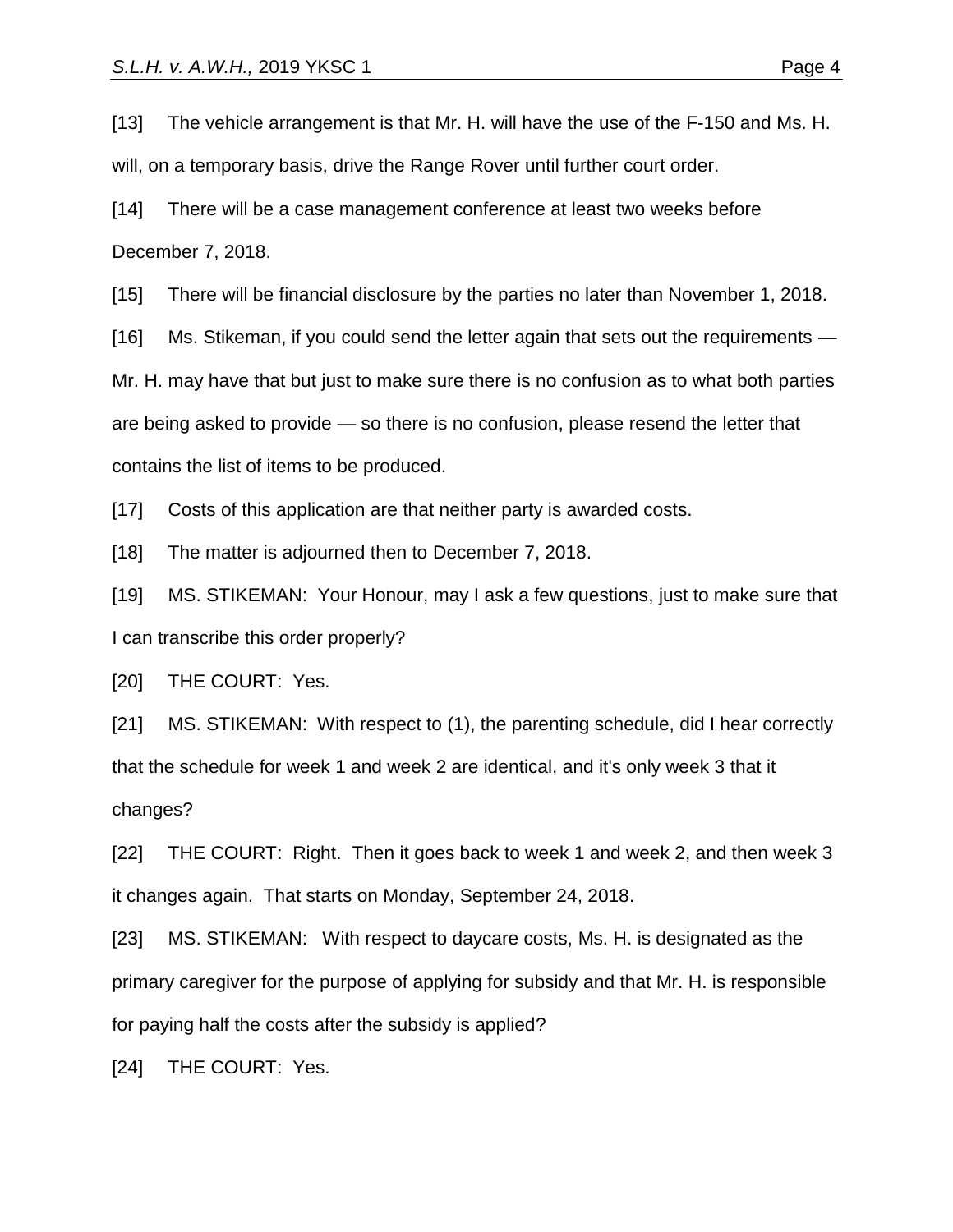[25] MS. STIKEMAN: I heard you say that that would apply for October and November. Given that the hearing isn't until December 7th and daycare fees are

normally due the third of the month, can this apply for December as well? If the daycare is due December 3rd and we're not appearing before a judge again until December 7th, is it possible —

[26] THE COURT: Because you are going to be before a judge in December and if that arrangement should continue, then the judge can make it retroactive to the 1st of December. I know that puts a little bit of a complication in there but all I am trying to do is to make sure there is an arrangement until a judge makes a more fixed order on December 7, 2018. Should Mr. H. want to voluntarily pay for it on December 1, 2018, he can do so. It is likely there will be an order requiring some contribution towards daycare, but I am not ordering that for December, just October and November.

[27] MS. STIKEMAN: The last point of clarification, with respect to the vehicles, as I understand — if we could just clarify this import — currently, there are three car seats in the truck, to which you are assigning to Mr. H. The Range Rover currently has no car seats. They are sitting in the front hall of Mr. H.'s house. If we could have some kind of direction for Mr. H. to provide the car seats —

[28] THE COURT: Do you mean there are three in the truck and then there are more in the house?

[29] MS. STIKEMAN: There's three in the house that he has, to date, refused to install. It's my understanding they're in the front hall of the house.

[30] THE COURT: What about that, Mr. H.?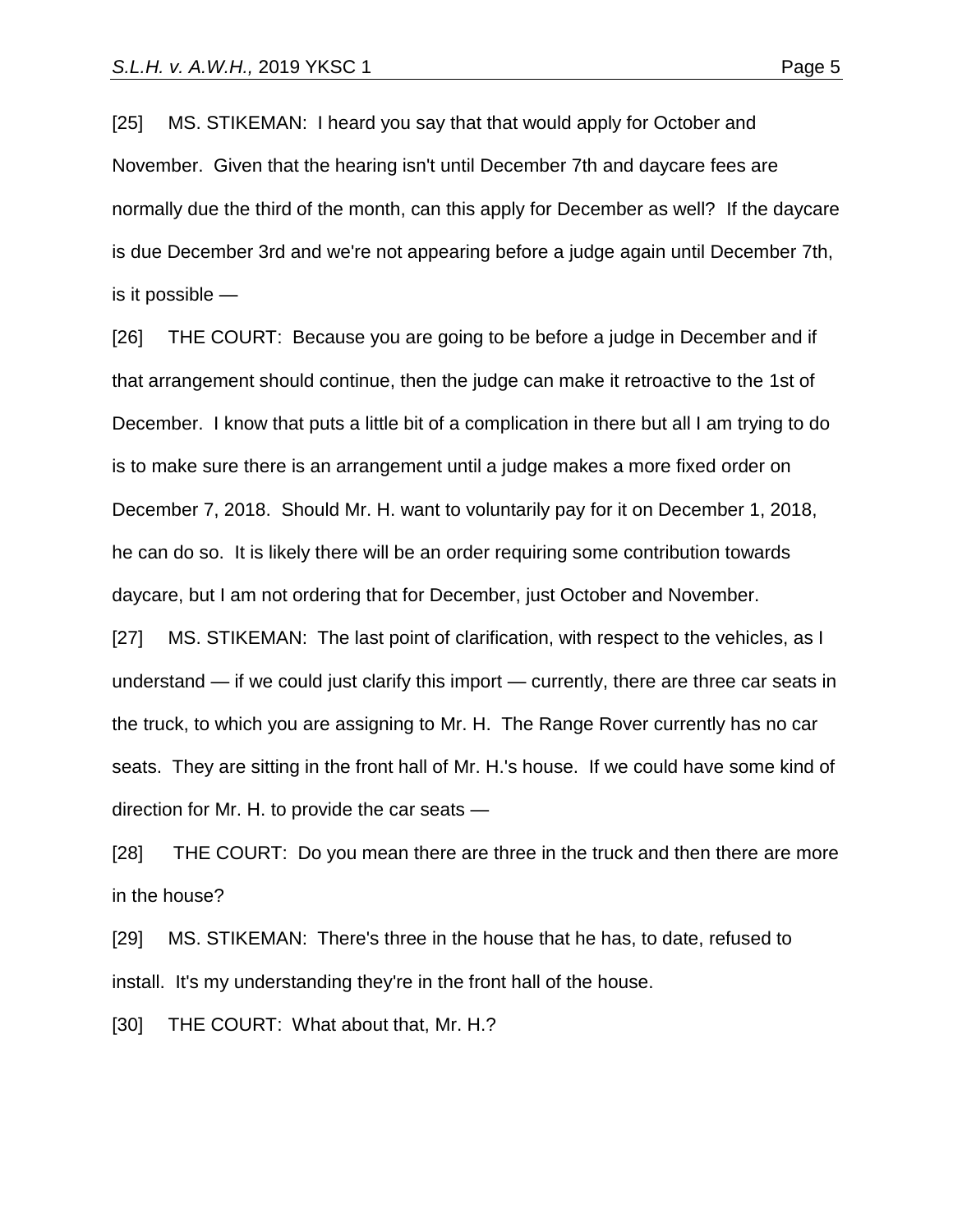[31] MR. H.: We had initially agreed to share the costs on those three car seats and I was waiting to get the changes done to the Range Rover that needed to be made. We had agreed to pay 50 percent of the costs from the time of separation until the date in which she had left and which hasn't been paid, and that's about \$17,000 I've incurred. I'll gladly give up the car seats, once they're paid for — half of it is paid for.

[32] THE COURT: Well, they are paid for now. You mean you want to be compensated for half?

[33] MR. H.: Yes, please.

[34] THE COURT: Well, you can bring that up with the judge on December 7, 2018, but you are to turn the car seats over now or otherwise give up the Ford and let Ms. H. drive the pickup and you can drive the Range Rover. I am taking into consideration what you told me about your disability and using the truck. This may all be resolved later, but the children are going to need car seats for the Range Rover, so I would like you to immediately turn the Range Rover and the car seats over to Ms. H. and she can make arrangements to have the seats installed.

[35] MS. STIKEMAN: Just to confirm, the car seats, Mr. H. will provide them to

Ms. H. by 4 o'clock today so that she  $-$  because today is her time to pick up the kids  $-$ 

[36] THE COURT: Yes, today.

[37] MS. STIKEMAN: — and there are no car seats in that car currently.

[38] THE COURT: Yes.

[39] MS. STIKEMAN: Finally, the last direction was for myself to draft it and provide it to you for your review prior to seeking a signature from Mr. H.?